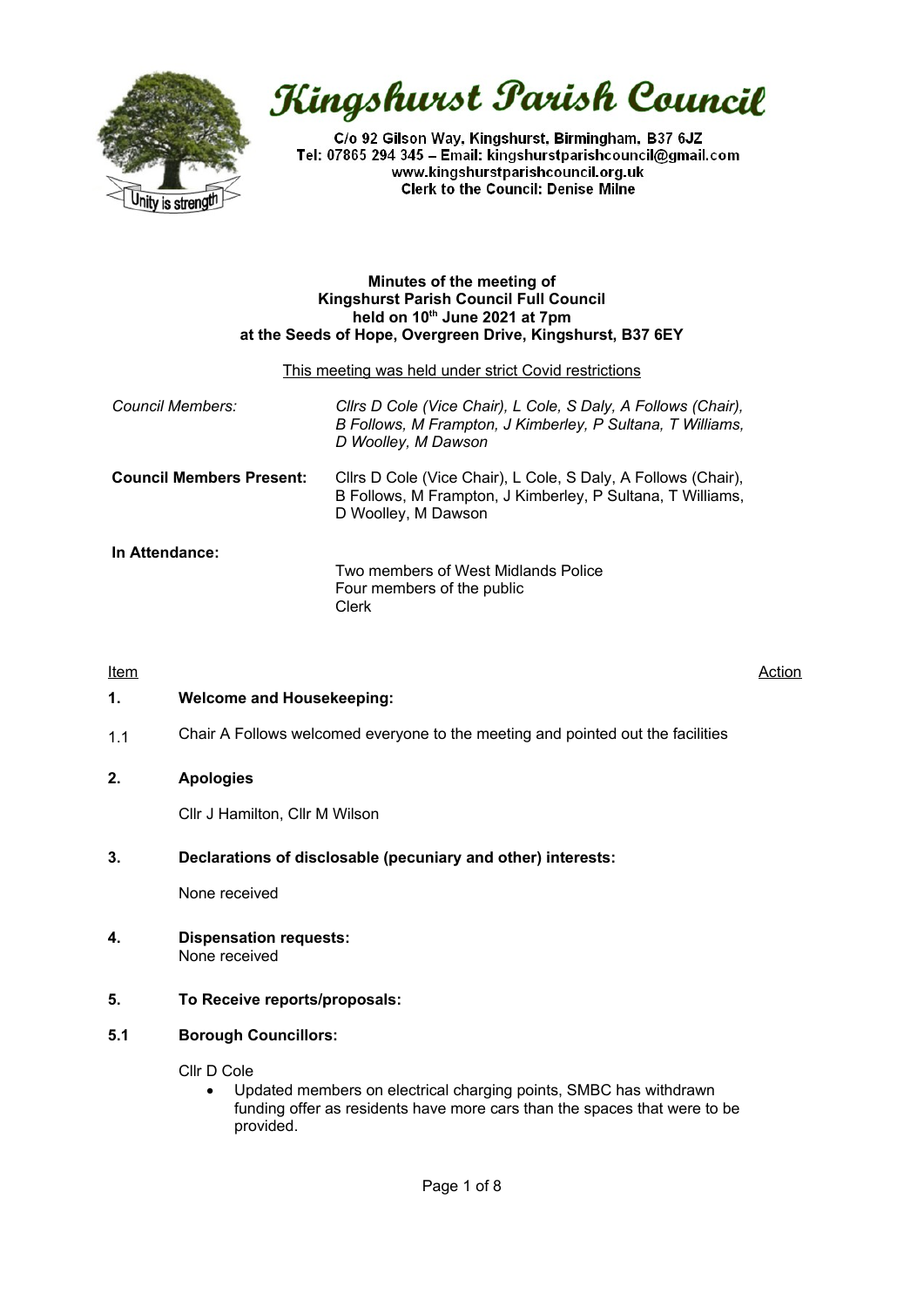- Gilson Way and School Close on list to visit following road obstructions, yellow lines have been issued but obstructions still occurring. C French from WMP is aware of a large lorry that causes an obstruction and has already spoke to the resident. Major problems in Cooks Lane due to the volume of traffic and heavy goods vehicles using is as a short cut. Speed bumps have been removed but speeding is still a problem. Traffic officers are required.
- Accidents on Fordbridge Road/Cooks Lane due to no signage on mini roundabout, lots of near misses. To report to SMBC.

DC

 Covid update increasing slowly, mobile/testing vans in Kingshurst and Chelmsley Wood

#### Airport update

- At 3% capacity
- Using RAF to train air traffic controllers
- 43% of staff has been restructured out of the business
- 2-3 flights a day to green destinations
- Euro hub for red passengers then to self-isolate at their own cost, 5 flights a day
- **5.2** Cllr T Williams arrived at meeting 19.28

#### **West Midlands Police**

Sergeant Dan Pugh introduced himself as the new Sergeant for Smiths Wood, Kingshurst and Castle Bromwich and gave us a review over the last months crime figures.

Total number of crimes = 126 offences of a wide variety.

Head line crimes: Burglaries to dwellings 5 street robberies 3 low level properties, no injuries to robberies Vehicle crime has risen, 5 thefts from vehicle thefts Rise in assault crime, 15 harassment crimes Handful of drug crimes and sexual offences

There has been a slight rise in ASB offences – usually on-going/historic cases 126 offences covers the whole of Kingshurst and Fordbridge. Sgt Pugh would address half of these crimes as he doesn't cover Fordbridge. He has 23 years experience. Has great support from staff such as Charlotte.

Advised members that the problems with off-road biking seems to have quietened down.

Members went through a few of the historical but recent problems that have taken place at Babbs Mill recently such as a jet-skier on the lake at Babbs Mill, religious festivals taking place at the lake and river, access points to gates allowing off-road bikers onto the fields, stolen metal chains to the swings, roundabout stolen. C French and D Pugh have advised that the need more intel as to where the off-road bikes are being stored and drones are in operation.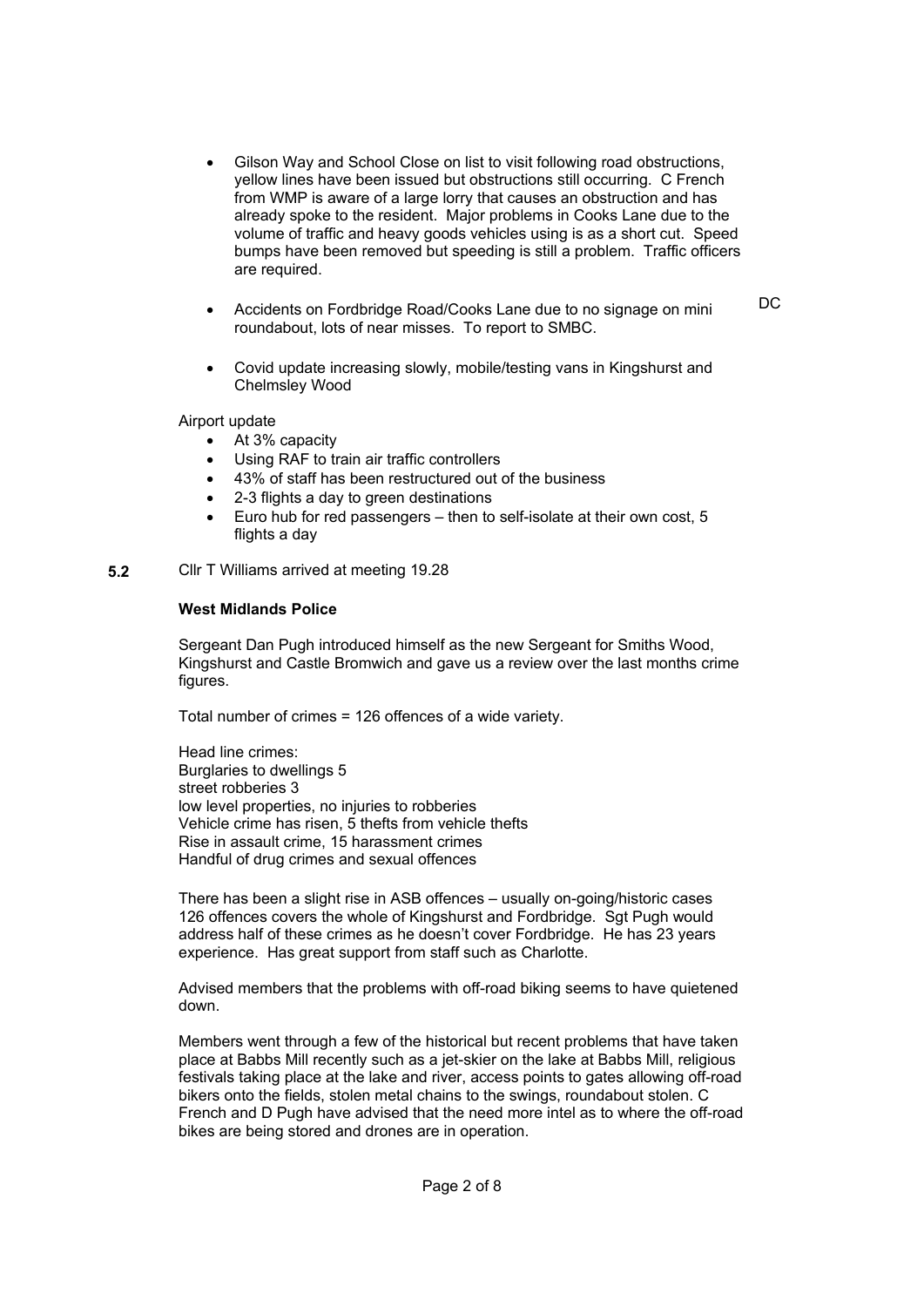#### **6. Minutes**

6.1 To approve the minutes of the Annual General Meeting held on  $6<sup>th</sup>$  May 2021

> That the minutes of the Annual General Meeting held on  $6<sup>th</sup>$  May 2021 be approved as a true record and accordingly be signed by Chair A Follows.

Cllr D Cole proposed to accept, Cllr A Follows seconded. All agreed.

#### **7. Remembrance Tree Bench**

- 7.1 Canvassing completed and no objections received by residents
- 7.2 Now looking at resin type bench
- 7.3 7.4 Possibility for a Contractor to install bench as a favour to us Timeline of fitting bench – To be arranged (TBA)  $DC$
- 7.5 To carry out an honest Risk Assessment when fitted and installed PS
- 7.6 Plaque wording has not yet been decided - TBA
- 7.7 Open day will depend upon when bench is purchased/installed - TBA

#### **8. Matters arising from the last meeting**

8.1 Quotes for fencing repairs to the Pavilions

One quote has been received, Clerk has requested this to be on their companies headed paper. Two more companies have been requested quotes.

#### 8.2 Taps to Allotments

Two taps are now gushing out water. Ten taps need boxing in. Metal fabricator is required. MF

## 8.3 Allotments Committee

Sheila Daly has agreed to go back on to the Allotments Committee but as she is unable to see the numbers on the electronic lock she will need the lock changed. As we have 24 allotment holders they will all need a new lock. The manner of MF

#### 8.4 Email Domains

Decision to keep as we are or to go with Walcs recommendation to change them to .org or to .gov. It is not a legal requirement. The previous acting clerk changed some members emails to one or the other. To contact Clerk with more information and bring to the next meeting. The next meeting of the next meeting.

#### 8.5 Councillor Vacancy

The Notice expiry date was today, Clerk emailed Democratic Services to see if an Election is required. If not we can advertise the vacancy for co-option and invite any applicants to the next Council meeting in July. Clerk to monitor. Clerk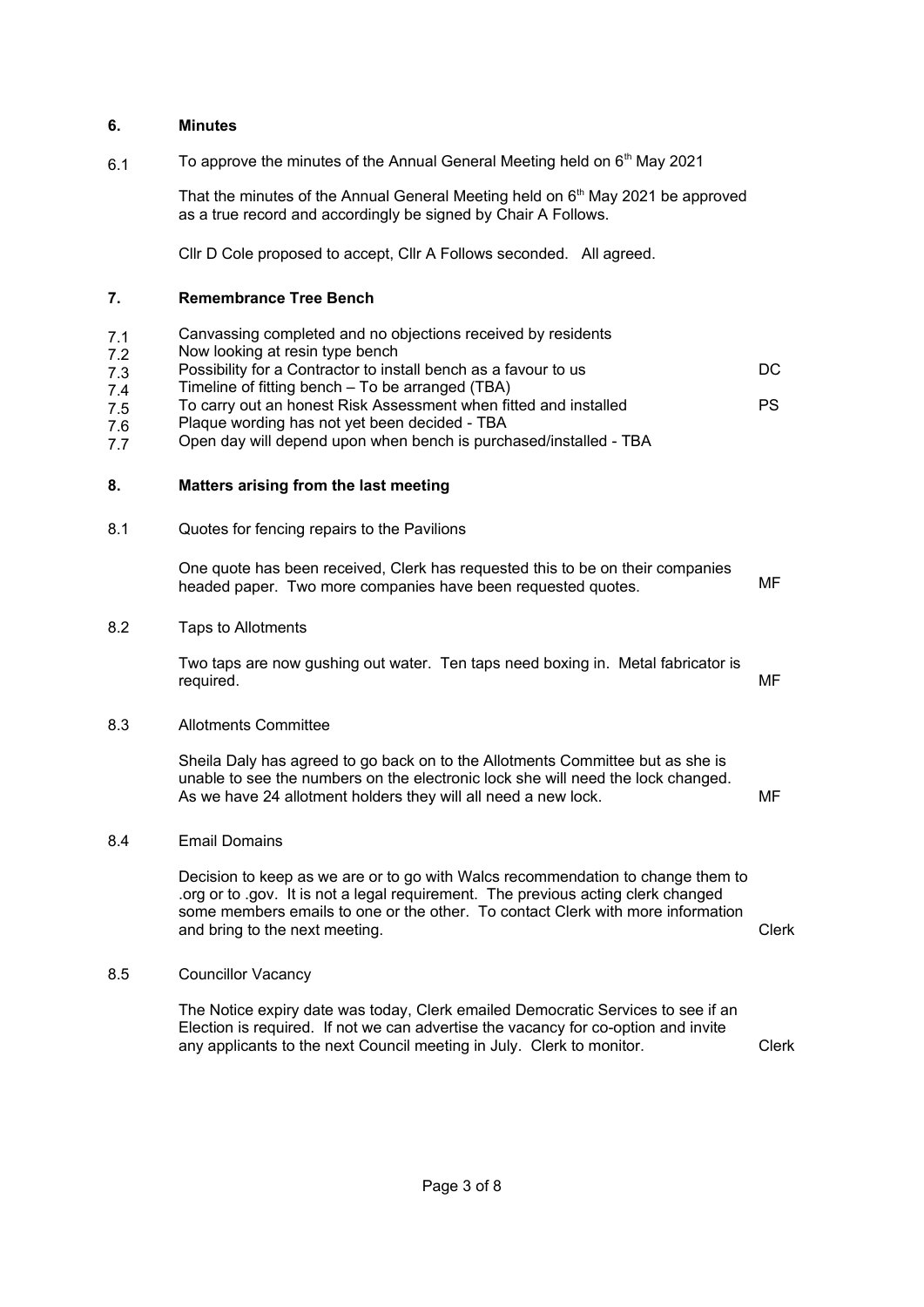### 8.6 Fly Tipping

Cllr Sultana has advised council that some members of litter picking groups have sent letters to Cabinet Members and Council Members as it seems that SMBC are not investing in fly tipping enforcements.

Cllr Sultana updated members and the context of a letter regarding fly tipping has been agreed, Clerk to send to SMBC Councillors, Cllr Ken Hawkins, Cllr Ian Courts, Chelmsley Wood and Bickenhill Town Council's, Cheryl Buxton-Sait, Steve Caudwell & Martin McCarthy.

See Appendix A for a copy of the letter.

#### 8.7 Jubilee Gardens

A group is currently involved with the running of the Jubilee Garden section of the allotment site, and we will look into arranging a non-binding agreement to allow them to do this for the next five years, so allowing he Council to resume the running of the Jubilee Gardens at any time if the Council so wishes. Cllr D Cole to discuss an arrangement with the Parish Council Solicitor, Richard Holt.

Cllr Frampton has requested a copy of KPC's Public Liability Insurance Policy.

It as been reported that the stingers are overgrowing.

Clerk

 $DC$ 

Clerk

#### 8.8 School Milk

We fund school milk for the local Primary schools, but it was noticed the costs for the three schools during the coronavirus pandemic were very different. Whilst two had costs of approximately £250, the other school, Kingshurst, had costs of approximately £2500. We ask the Clerk to make enquiries to Kingshurst and ask for the relevant documentation for auditing purposes. The relevant documentation of auditing purposes.

#### **9. Finance**

- 9.1 Payments for June 2021 approved
- 9.2 Reserves Policy To have a look at and bring back at the next meeting for approval.
- 9.3 Clerks pension approved. Cllr Follows proposed, to accept, Cllr Dawson seconded, all agreed

#### **10. Progress reports for information/action and make decisions as appropriate**

The Big Lunch

10.1

Cllr Sultana advised members on the post lock down celebration now called the "Big Kingshurst Lunch 2021" to be held on July  $4<sup>th</sup>$ , 11<sup>th</sup>, 18<sup>th</sup> or 25<sup>th</sup> at Babbs Mill by the basket ball court or by the boat lake car park. He is hoping for an active, well being society to get involved with a free food van. We are have free shopping donations from Asda. Hire of an ice-cream van. Lawn games, team games, prizes, charity table and more.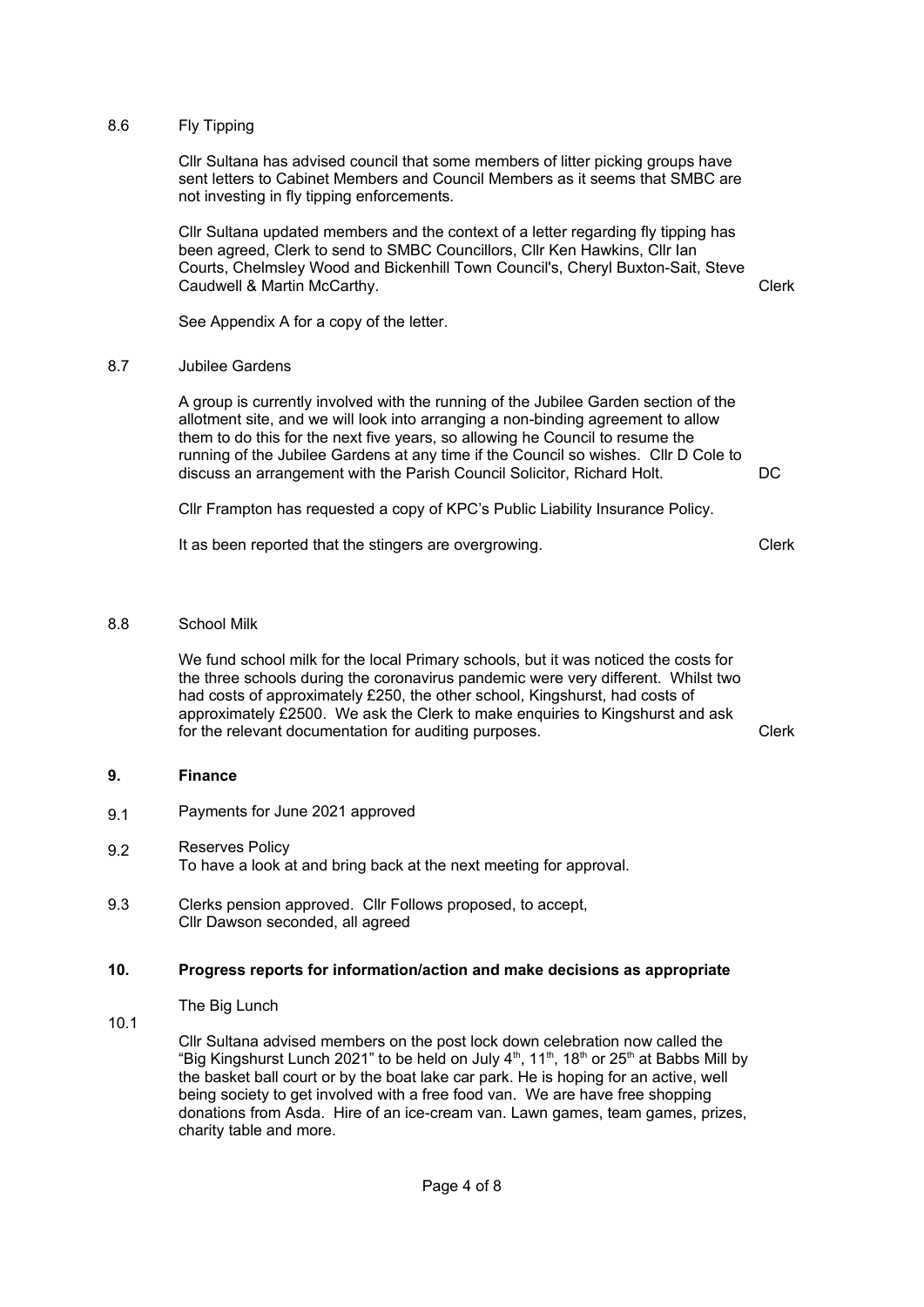We will need permission from SMBC when we have a provisional date.

### **11. KPC Website Maintenance**

Former acting Clerk David Hinsley has approached us and has offered us his services to maintain and update our website for a nominal fee of £25.00 per hour. He believes it will take him no longer than an hour a month to maintain and will invoice us as he goes along. This will free up the time of the Clerk.

The Clerk has advised that she has the time to update the website but hasn't got the time to learn how to teach herself how to add new pages and images etc. as this is very time-consuming. Perhaps later on we could pay for David's services to train the Clerk to add new pages and images herself. Members discussed this and have agreed to have David's services for a period of six months and we will revise things then.

Cllr A Follow proposed to accept, Cllr D Cole seconded, all in favour.

## **12. Councillors' reports and items for future agenda**

The KPC newsletter is ready to approve at the next meeting.

DC

AF

Cllr Woolley would like to remind everyone that it was agreed in previous meetings that mobile phones should be turned off or on silent before the meeting begins. It was agreed that unless in emergency situations; for example for those with elderly relatives, a reminder will be given by the Chair on item 1. Welcome and Housekeeping section at future meetings.

Cllr Woolley has noticed that Endeavour House staff are no longer parking on Babbs Mill car park, they seem to be parking in the Pavilions car park. Advised this may not be the case as Endeavour House staff hardly have any staff in as they are mostly working from home.

#### **13.** Public Participation

Member of the public has advised members that he has received online questionnaire training and would be happy to help with our online questionnaire when we have finalised capturing our questions from our councillors. KPC/ Clerk

Member of the public is concerned that two bollards have been removed from the pavements on Babbs Mill (near the car park) and cars can now drive onto the fields. To report to SMBC.

 $DC/$ Clerk

#### **Private and Confidential**

**14.** Allotment – Tenancy Agreement

A very long-standing allotment tenant has sadly passed away. Her husband and herself have held various allotment tenancies over 40 years as joint tenants. Her husband is in a nursing home and in 2020 Mrs was offered a different allotment and accepted it in her sole name. Now the allotment tenant has passed away her family member has made enquiries to see if she is able to take on the allotment; as her Father is still brought down to the allotment regularly to enjoy it.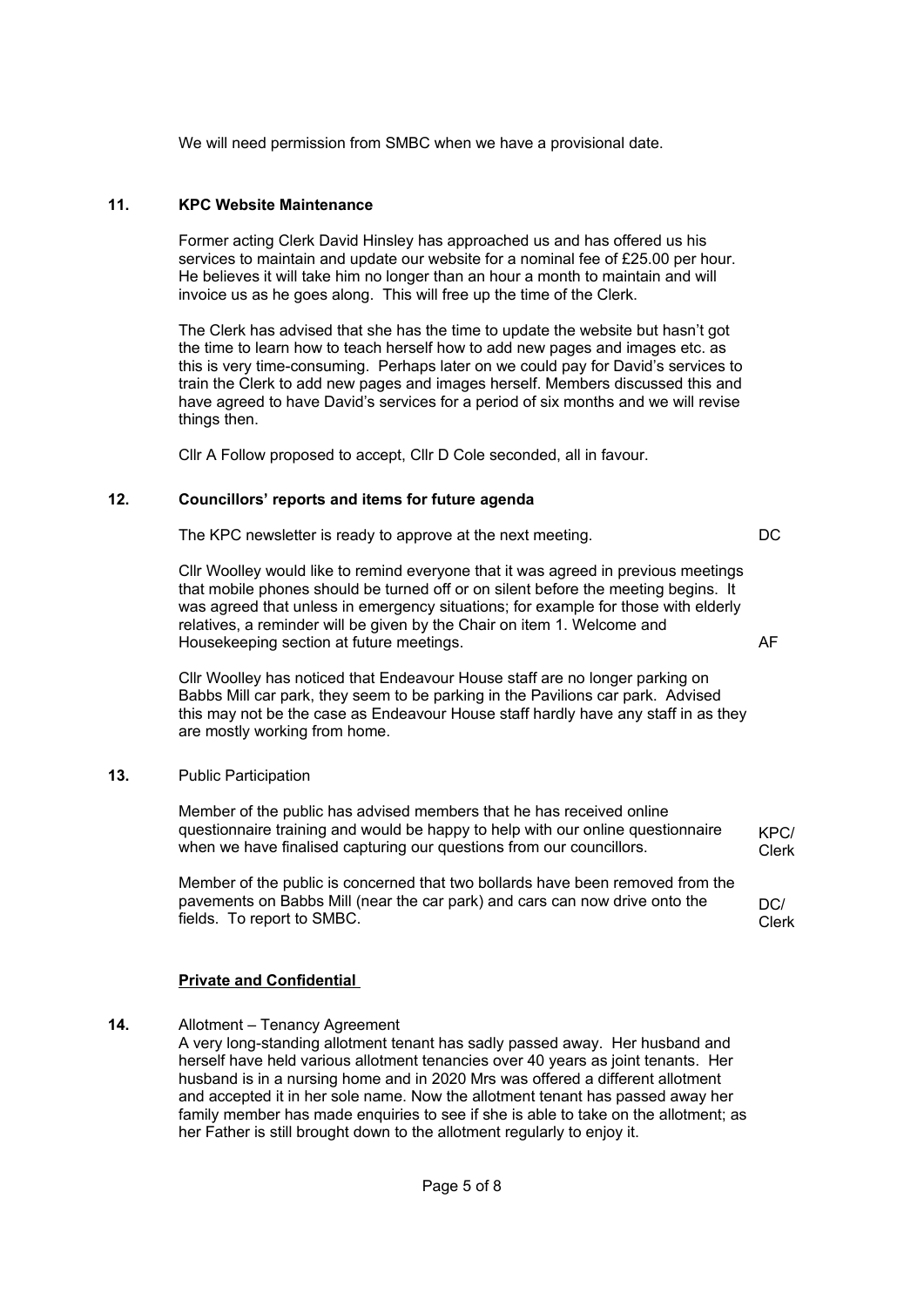Can we make an exception to the rules on this occasion?

Under the current rule it states that if the current tenant passes away and the lease had been paid for the current year then another person can work the plot until the end of the year, then the keys to the gate must be handed in.

After discussion Cllr D Cole has proposed that council revert to the rules since the beginning of the set up of the council as they are for the sake of the KPC residents, to keep it fair for everyone. Cllr A Follows seconded. All in favour.

Meeting closed at 21.07

Signed (Chair) Date: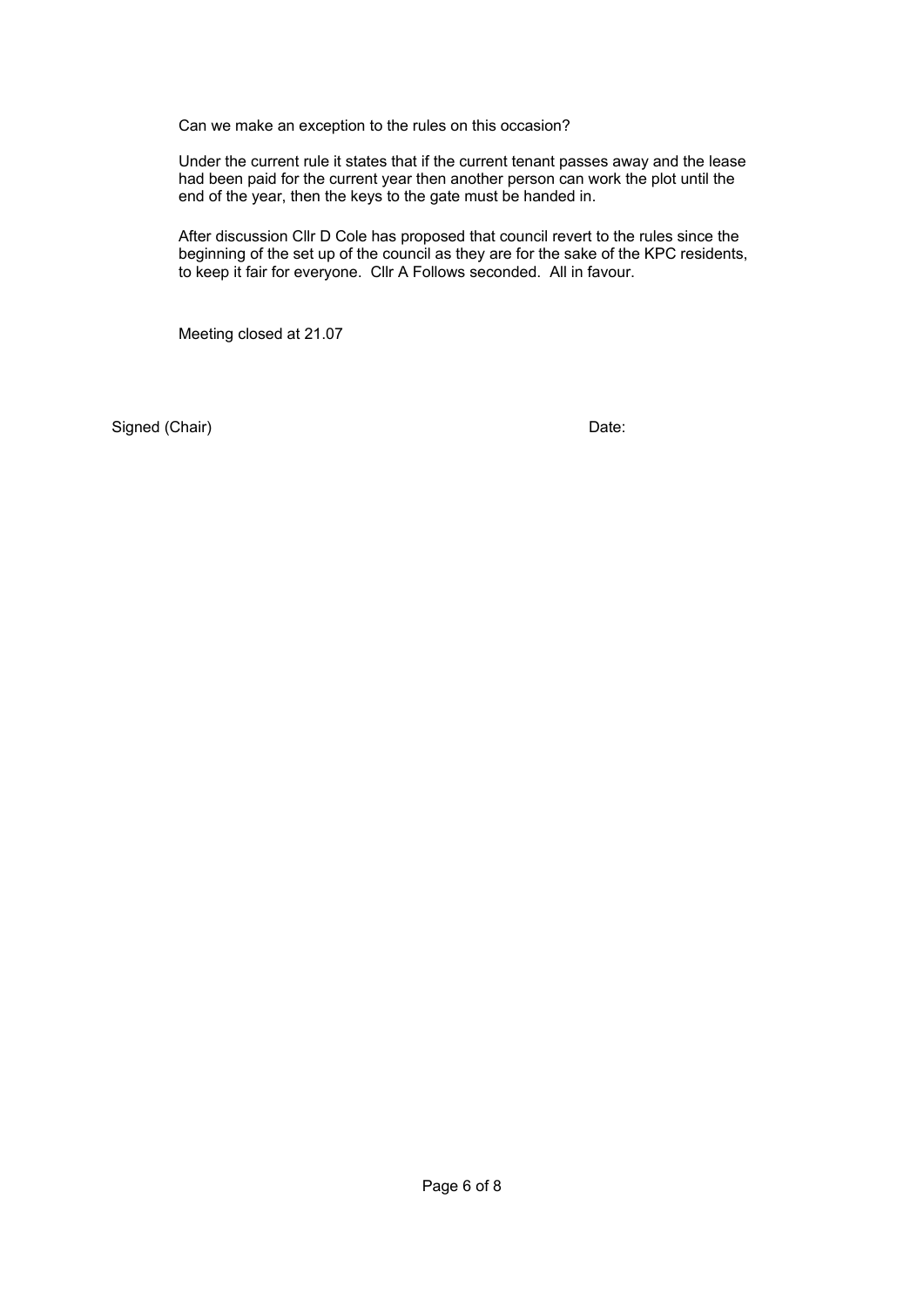## **Appendix A**



## Kingshurst Parish Council

C/o 92 Gilson Way, Kingshurst, Birmingham, B37 6JZ Tel: 07865 294 345 - Email: kingshurstparishcouncil@gmail.com www.kingshurstparishcouncil.org.uk **Clerk to the Council: Denise Milne** 

To whom it may concern Solihull Metropolitan Borough Council

11th June 2021

Dear Councillor

## **Re: Concerns over fly tipping and littering in Solihull – lack of enforcement**

We feel we have to write following some considerable discussions and complaints from our Councillors and numerous members of public who have voiced the following concerns:

- SMBC's seemingly lax and ineffective approach to litter and fly tipping enforcement
- SMBC's failure to publicise or signpost warnings against such anti social behaviour
- SMBC's lack of publicity regarding successful prosecutions
- SMBC's apparent lack of appetite of following up on information provided to them by the public (failure to prosecute offenders caught on CCTV etc)
- SMBC's failure to contain littering (as evidenced by the necessary proliferation of the litter picking voluntary groups across Solihull)
- SMBC's poor visibility of Enforcement Officers, particularly that we never see or hear of Enforcement Officers, other than in Solihull Town Centre or Shirley Town Centres, never in North Solihull
- We have had many concerns referred to us of Solihull's lack of enforcement compared with Birmingham City Council, and particularly well-publicised actions proposed by BCC, which "leaves Solihull at a great risk of fly tipping taking the easiest route", i.e. being dumped in the North Solihull areas bordered by Birmingham.

We do understand that resources are finite but feel that SMBC are failing on some fundamental service deliveries here, and that any additional expense invested in these areas could well be recouped by developing better behaviours by its residents.

In the spirit of trying to find solutions, rather than just relay the complaints, we would like to help, by proposing the following: